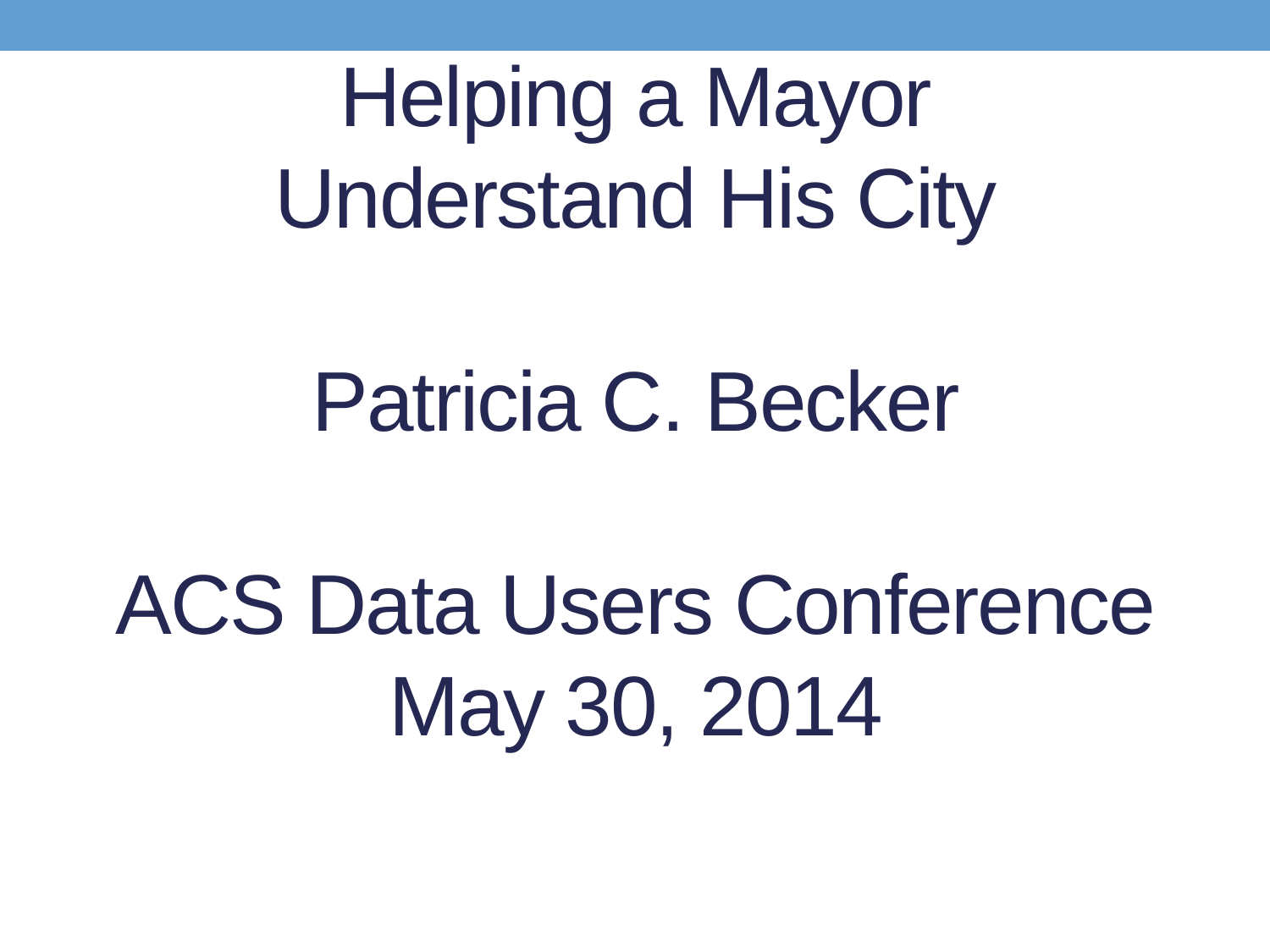## This is about Hartford, CT

# A city of about 125,000 population.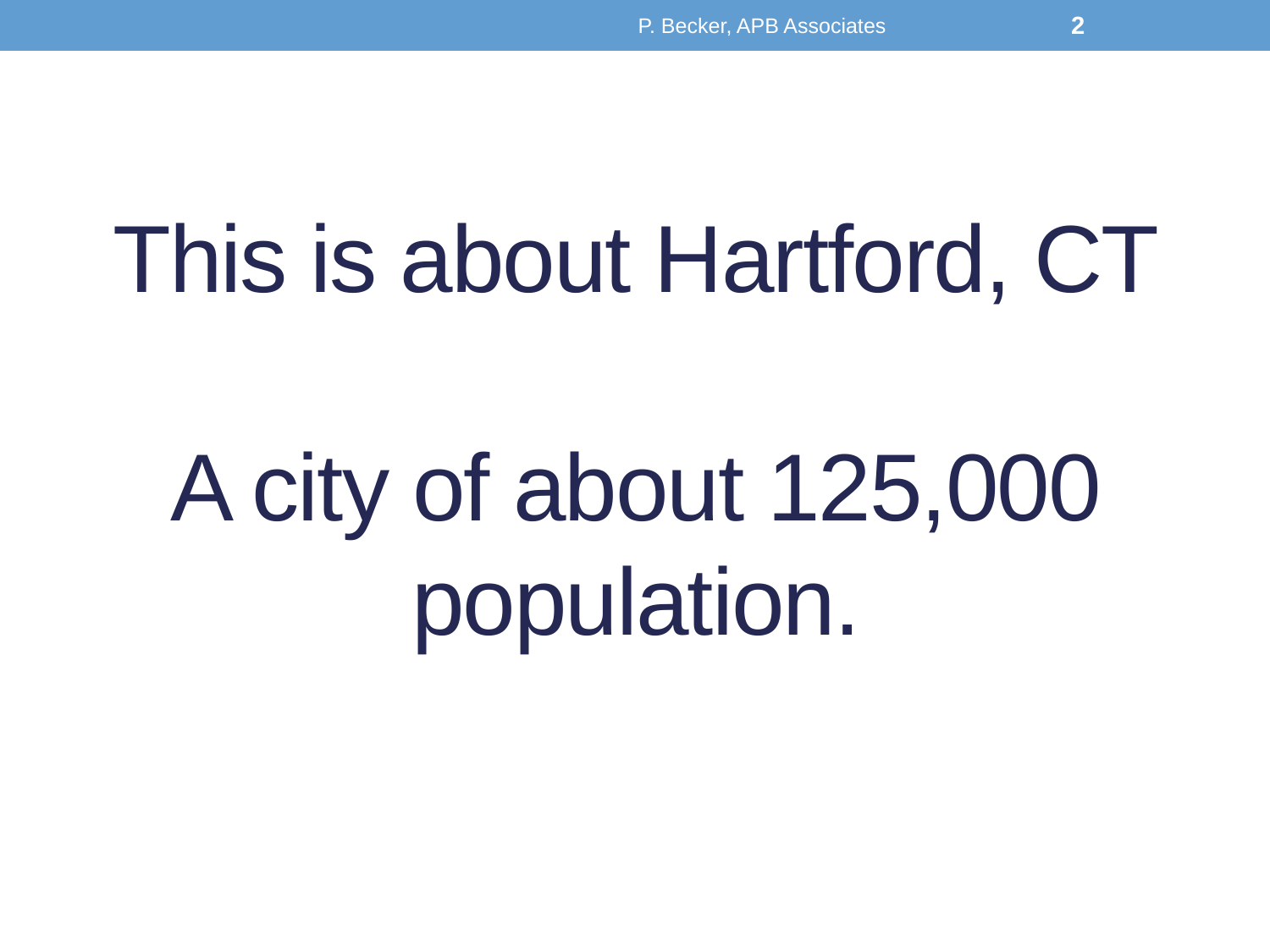## **Background**

- Applied Demography listserv
- Brainstormed list of topics/questions
- Response
- Formal RFP
- Proposal
- Meeting the Mayor
- Contract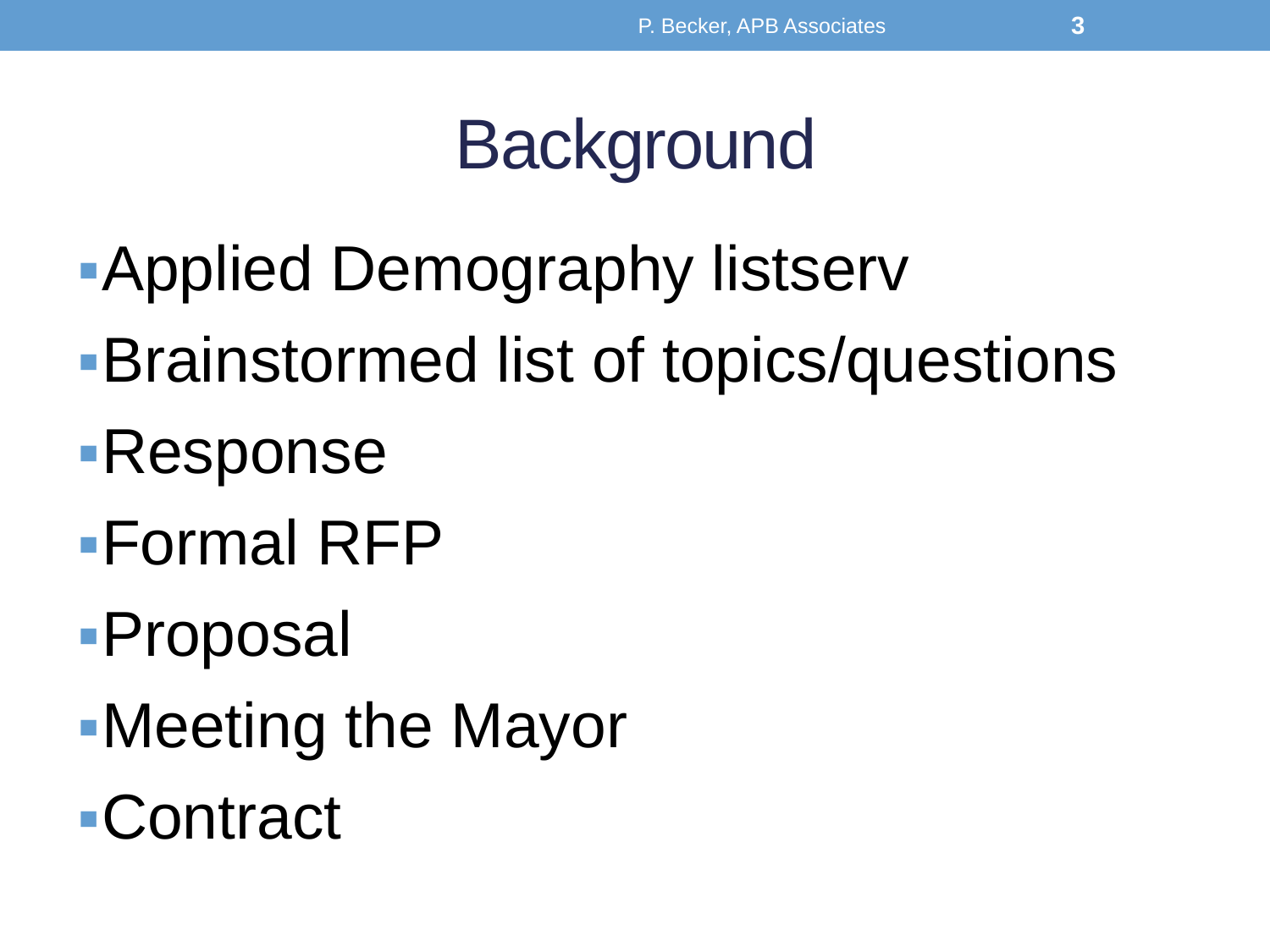### Initial Decisions

- Which ACS data set to use?
	- One year?
	- Three year?
- **How to present the data?** 
	- Whole number estimates
	- Percentages
- What to do about MOEs?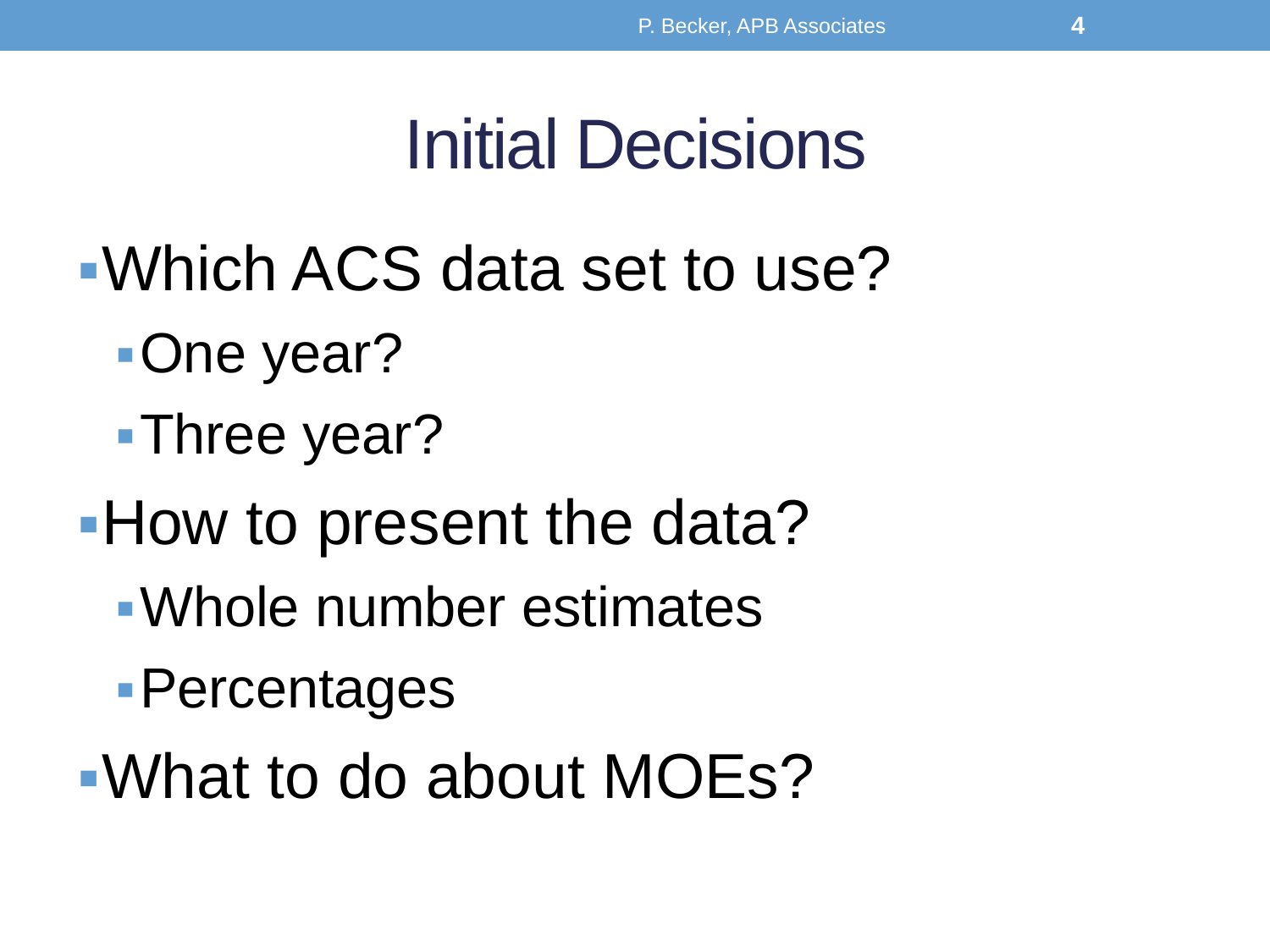#### **Table of Contents**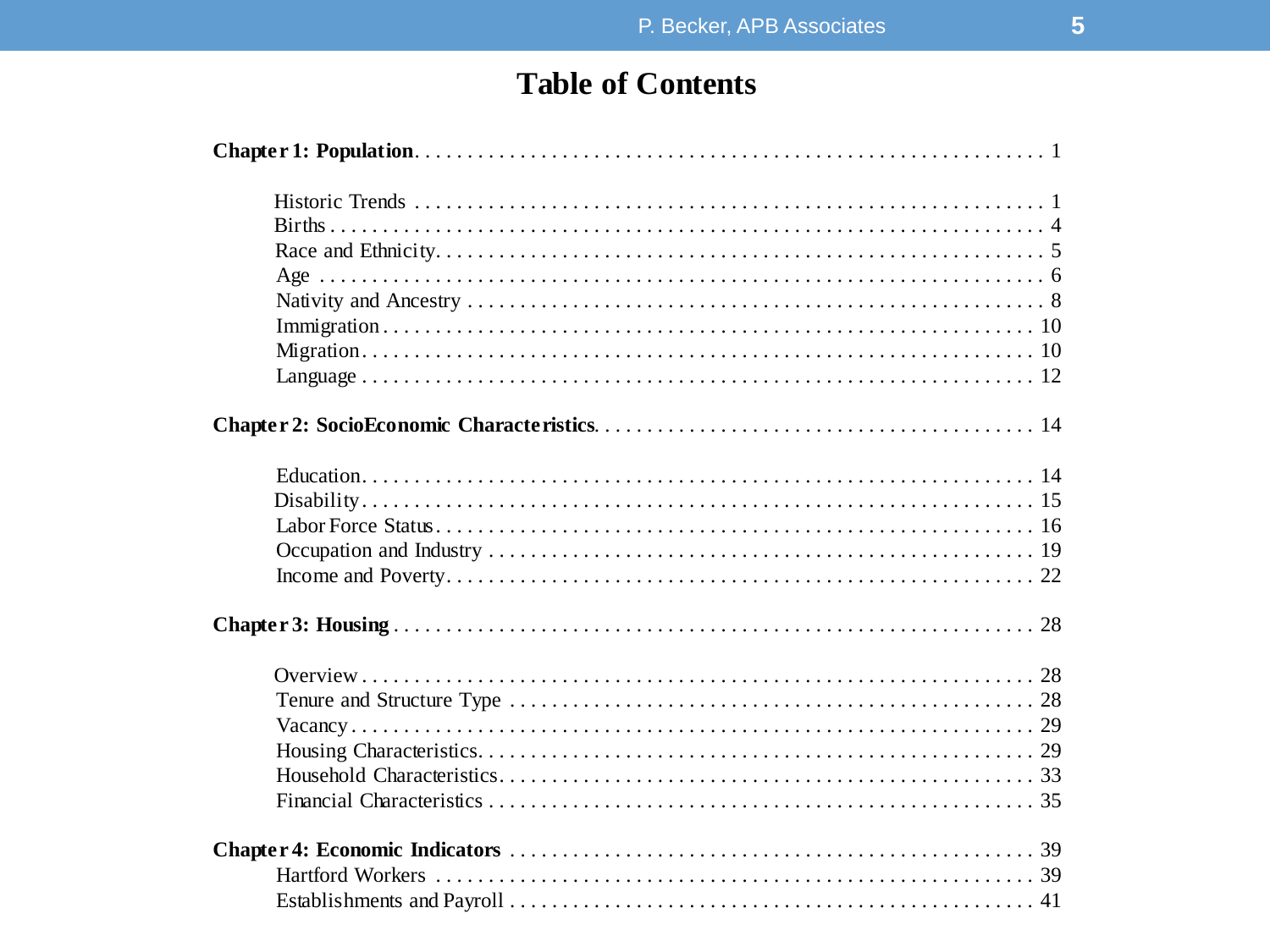| <b>Place of Birth</b>           |                        |      |     |           |  |  |  |
|---------------------------------|------------------------|------|-----|-----------|--|--|--|
|                                 | Under 18 18 to 64 65 + |      |     | All       |  |  |  |
| Distribution by place of birth: |                        |      |     |           |  |  |  |
| Connecticut                     | 73%                    | 33%  | 18% | 42%       |  |  |  |
| Another state in U.S.           | 9                      | 20   | 29  | 18        |  |  |  |
| <b>Puerto Rico</b>              | 9                      | 19   | 25  | 17        |  |  |  |
| Foreign-born                    | 9                      | 28   | 28  | 23        |  |  |  |
| Total                           | 100%                   | 100% |     | 100% 100% |  |  |  |
| Distribution by age:            |                        |      |     |           |  |  |  |
| Connecticut                     | 46%                    | 50   |     | 4 100%    |  |  |  |
| Another state in U.S.           | 14%                    | 70   |     | 16 100%   |  |  |  |
| <b>Puerto Rico</b>              | 15%                    | 71   |     | 14 100%   |  |  |  |
| Foreign-born                    | 10%                    | 79   |     | 11 100%   |  |  |  |
|                                 |                        |      |     |           |  |  |  |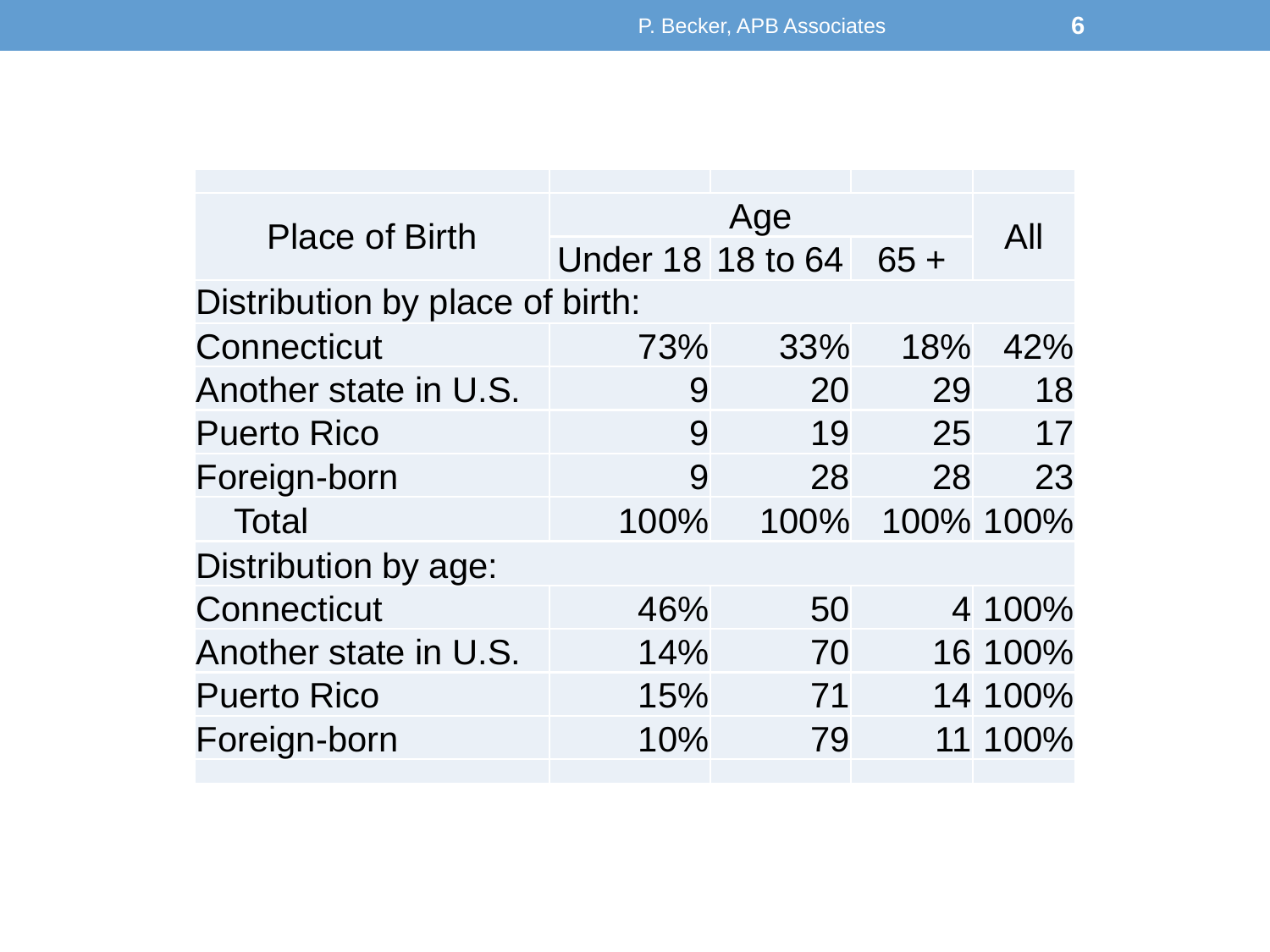| From B06001, 3 year ACS |                       |        |        |              |
|-------------------------|-----------------------|--------|--------|--------------|
|                         |                       |        |        |              |
|                         | <b>Under 18 18-64</b> |        | $65+$  | <b>Total</b> |
|                         |                       |        |        |              |
| Total                   | 33107                 | 79863  | 11855  | 124825       |
| CT                      | 24114                 | 26486  | 2115   | 52715        |
| <b>Other US</b>         | 2999                  | 15474  | 3437   | 21910        |
| <b>PR</b>               | 3147                  | 15294  | 2988   | 21429        |
| <b>FB</b>               | 2847                  | 22609  | 3315   | 28771        |
|                         | 33107                 | 79863  | 11855  | 124825       |
|                         |                       |        |        |              |
|                         |                       |        |        |              |
|                         |                       |        |        |              |
| CT                      | 72.8%                 | 33.2%  | 17.8%  | 42.2%        |
| <b>Other US</b>         | $9.1\%$               | 19.4%  | 29.0%  | 17.6%        |
| <b>PR</b>               | 9.5%                  | 19.2%  | 25.2%  | 17.2%        |
| FB                      | 8.6%                  | 28.3%  | 28.0%  | 23.0%        |
|                         | 100.0%                | 100.0% | 100.0% | 100.0%       |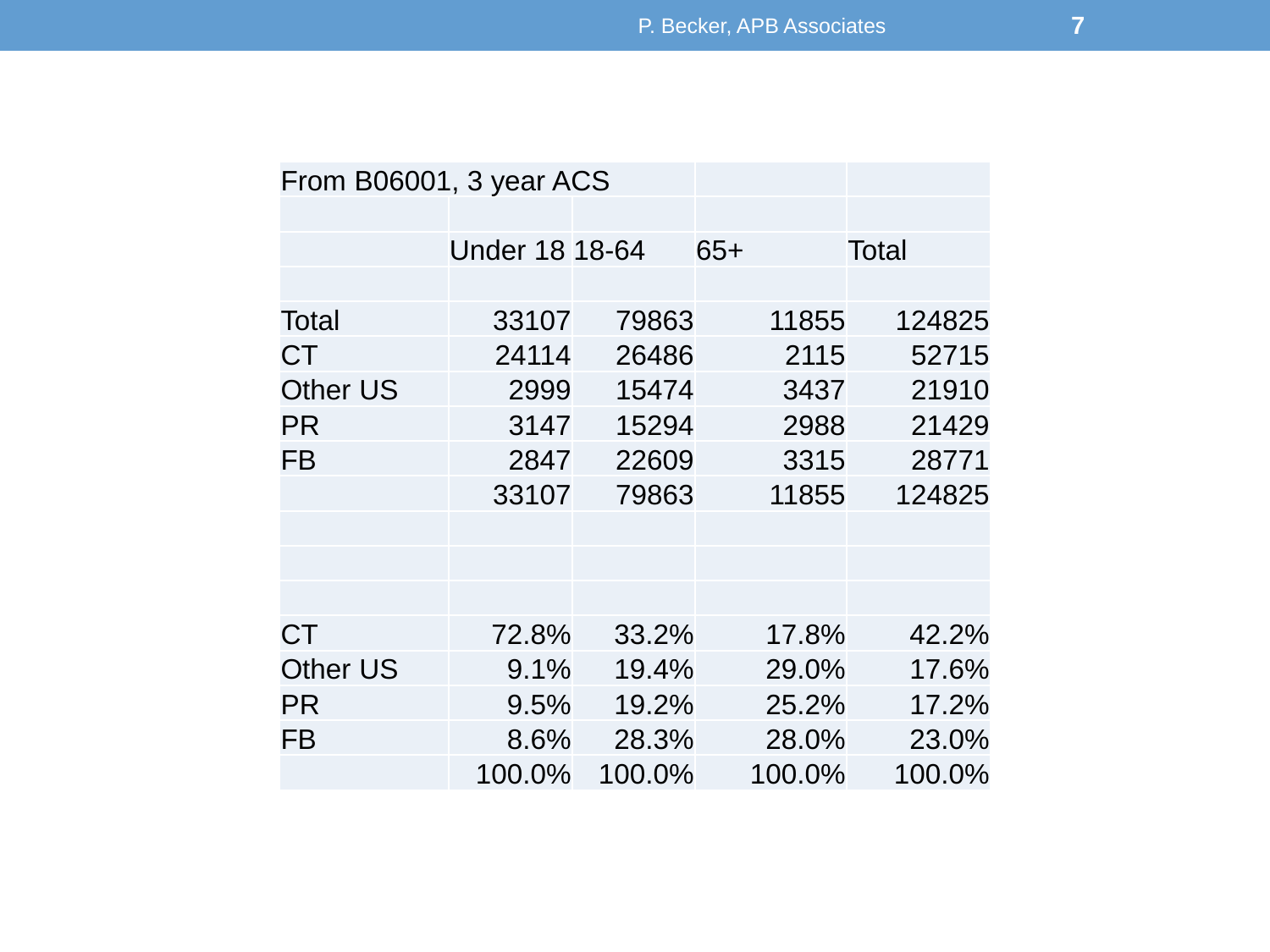### Country of Origin Hispanic Population

|                               | Number Percent |      |
|-------------------------------|----------------|------|
| <b>All Hispanic or Latino</b> | 52,900         | 100% |
| <b>Puerto Rico</b>            | 40,900         | 77%  |
| Peru                          | 2,500          | 5%   |
| <b>Dominican Republic</b>     | 2,200          | 4%   |
| Columbia                      | 1,600          | 3%   |
| <b>Mexico</b>                 | 2,300          | 4%   |
| All others                    | 3,400          | 6%   |
|                               |                |      |

Source: 2007-2011 American Community Survey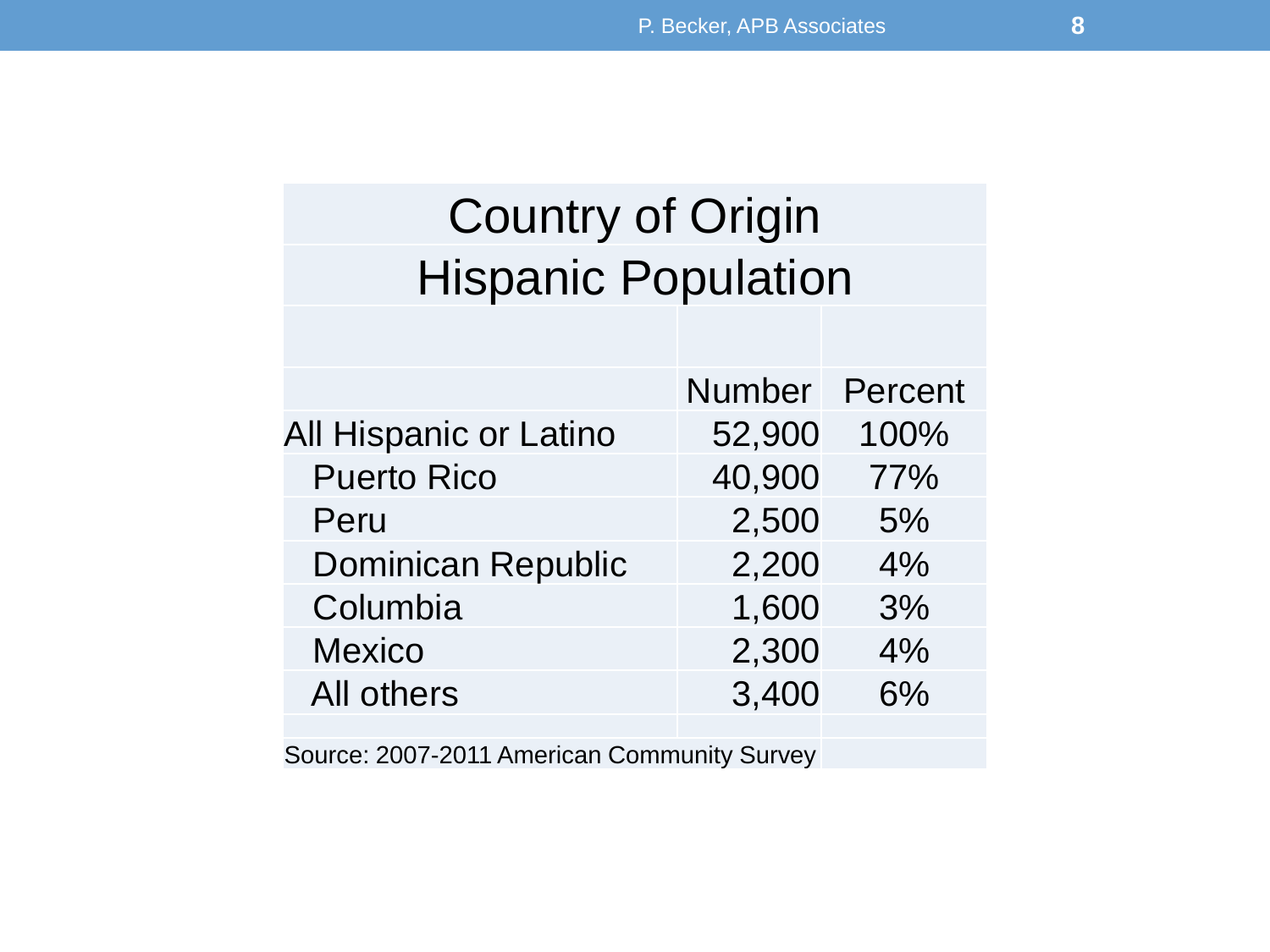| <b>Educational Attainment</b> |                            |                    |                       |                       |                                 |
|-------------------------------|----------------------------|--------------------|-----------------------|-----------------------|---------------------------------|
| Completed<br><b>Education</b> | <b>Hartford</b><br>Overall | White<br><b>NH</b> | <b>Race/Ethnicity</b> | <b>Black Hispanic</b> | <b>Metro</b><br>Area<br>Overall |
|                               |                            |                    |                       |                       |                                 |
| Not H.S. grad.                | 32%                        | 21%                | 24%                   | 46%                   | 11%                             |
| H.S. graduate                 | 30                         | 25                 | 37                    | 28                    | 28                              |
| Some college                  | 24                         | 21                 | 32                    | 19                    | 26                              |
| College grad.                 | 14                         | 33                 |                       | 7                     | 35                              |
| <b>Total</b>                  | 100%                       |                    | 100% 100%             | 100%                  | 100%                            |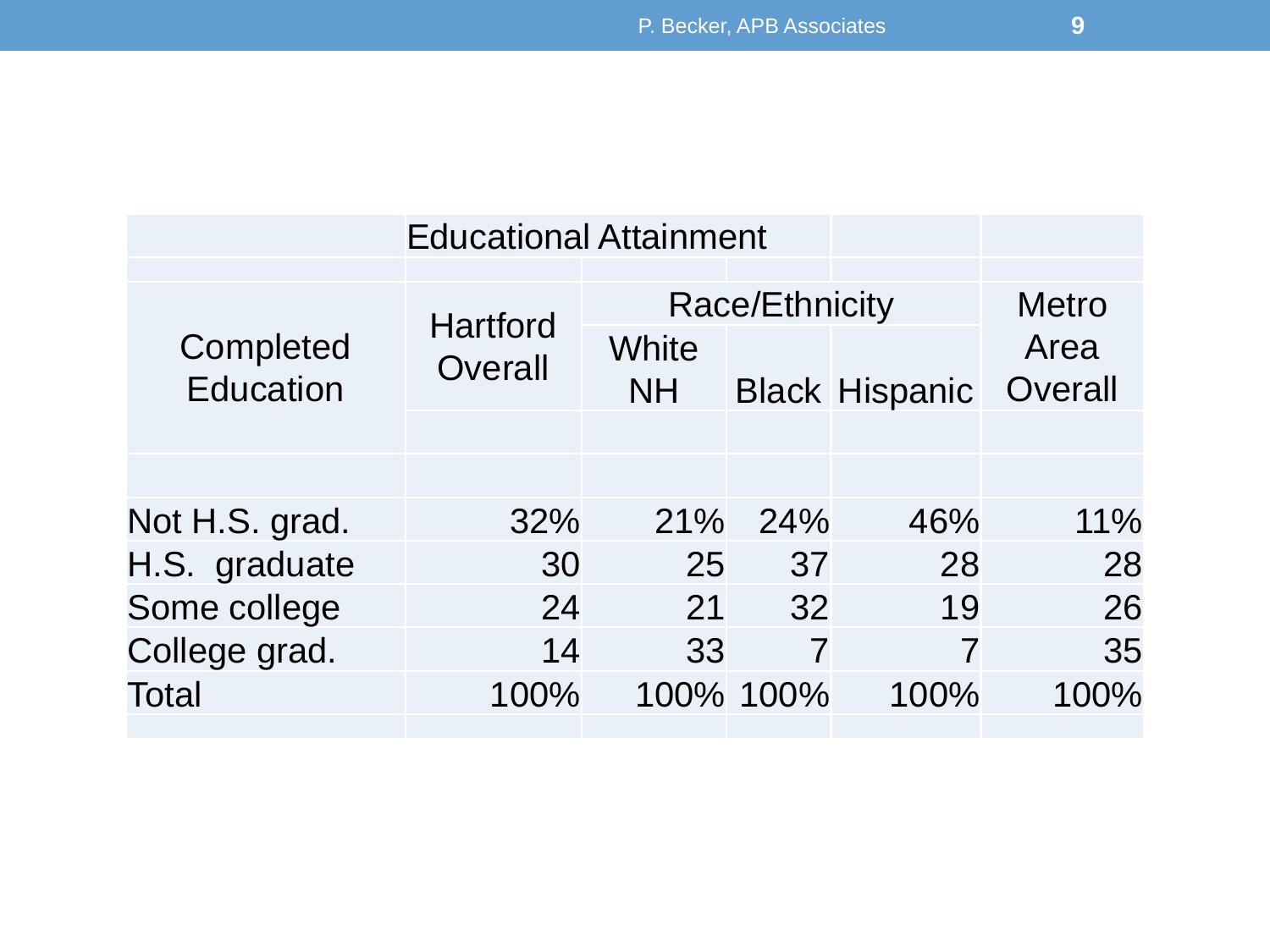#### **Educational Attainm ent**

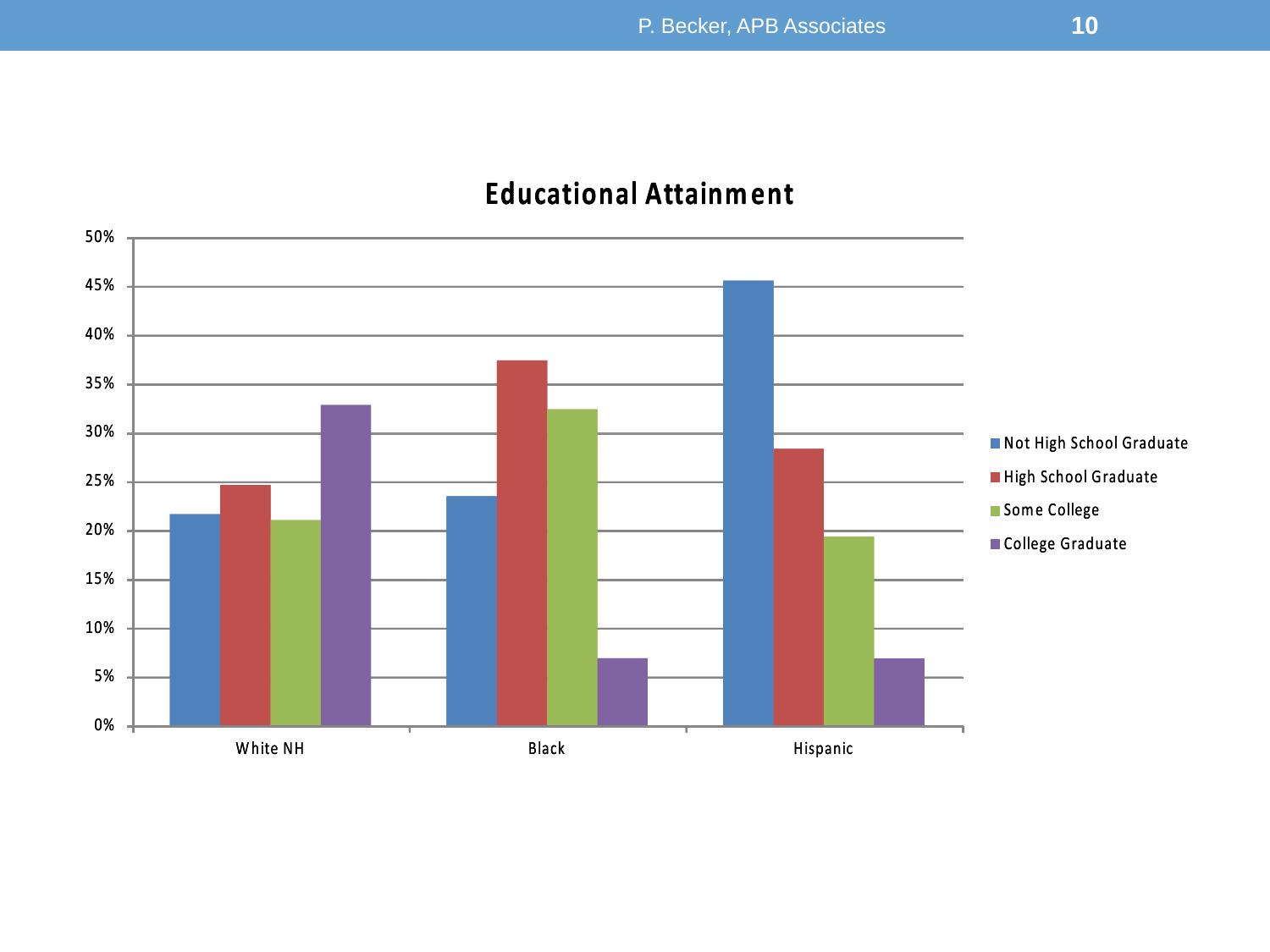## The Problem with Housing Value

- Old way: value tabulations only for owner-occupied single family homes, no office in home, in parcels of less than 10 acres
- New way: any owner occupied housing unit
- Good because it includes condos
- Bad because it includes owner-occupied buildings with more than one unit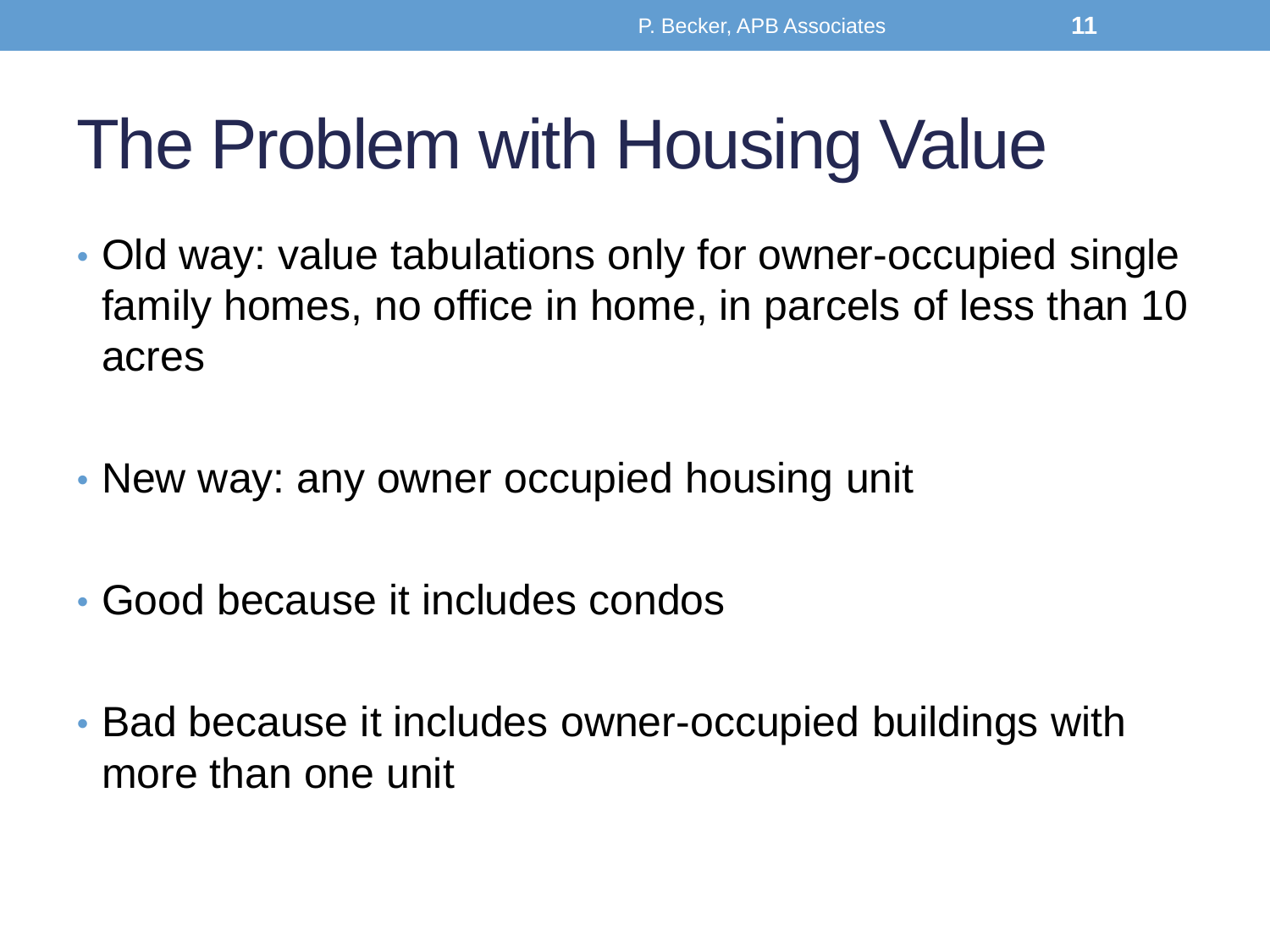### But is it any good, anyhow?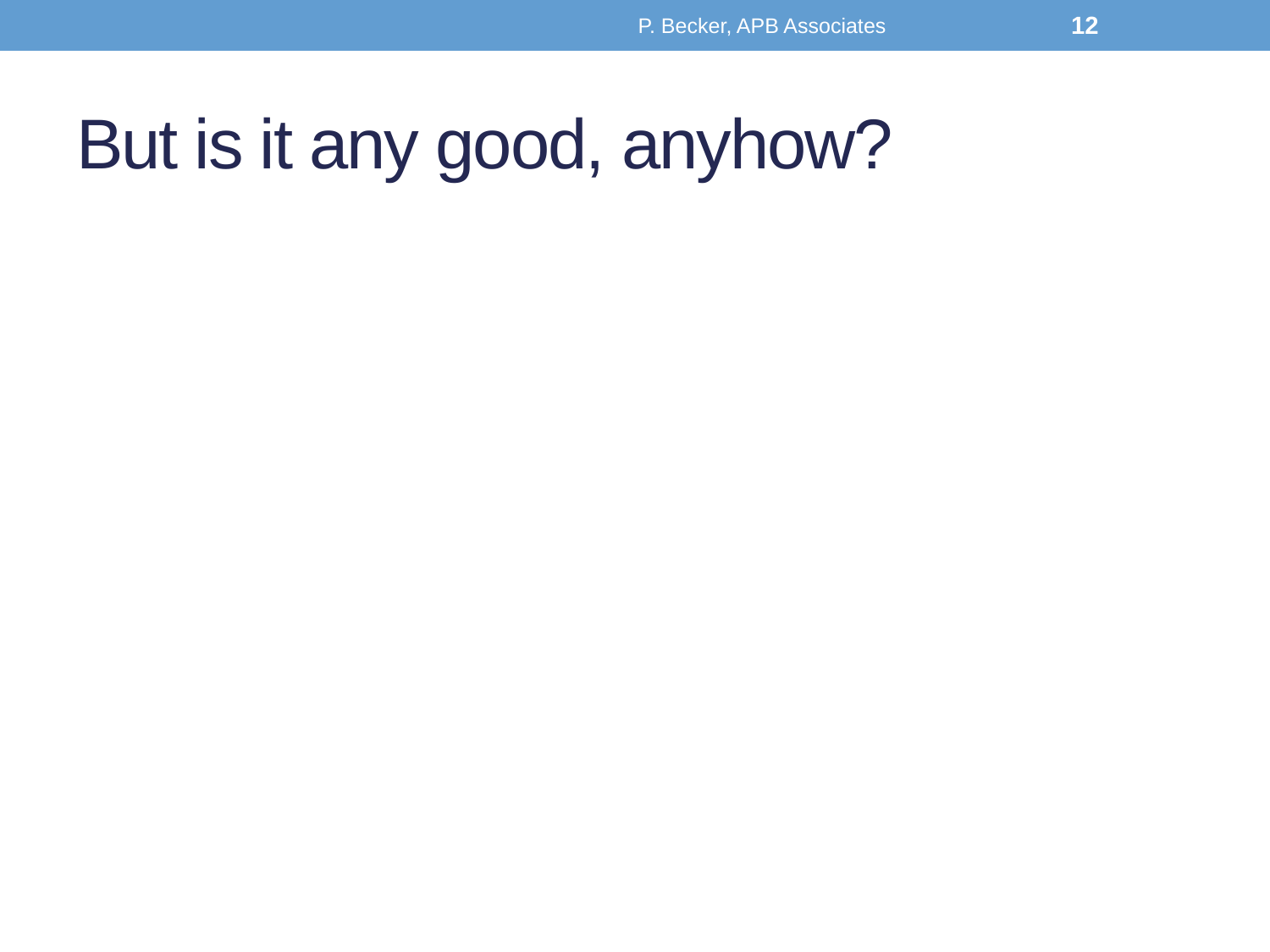### Why it matters:

|                          | % owner occupied |                            |
|--------------------------|------------------|----------------------------|
|                          |                  | <b>Hartford</b> Metro Area |
| Single family detached   | 81%              | 95%                        |
| One family attached (row | 30%              | 51%                        |
| house), or 2 units       |                  |                            |
| Three to nine units      | 14%              | 18%                        |
| Ten units or more        | 5%               | 13%                        |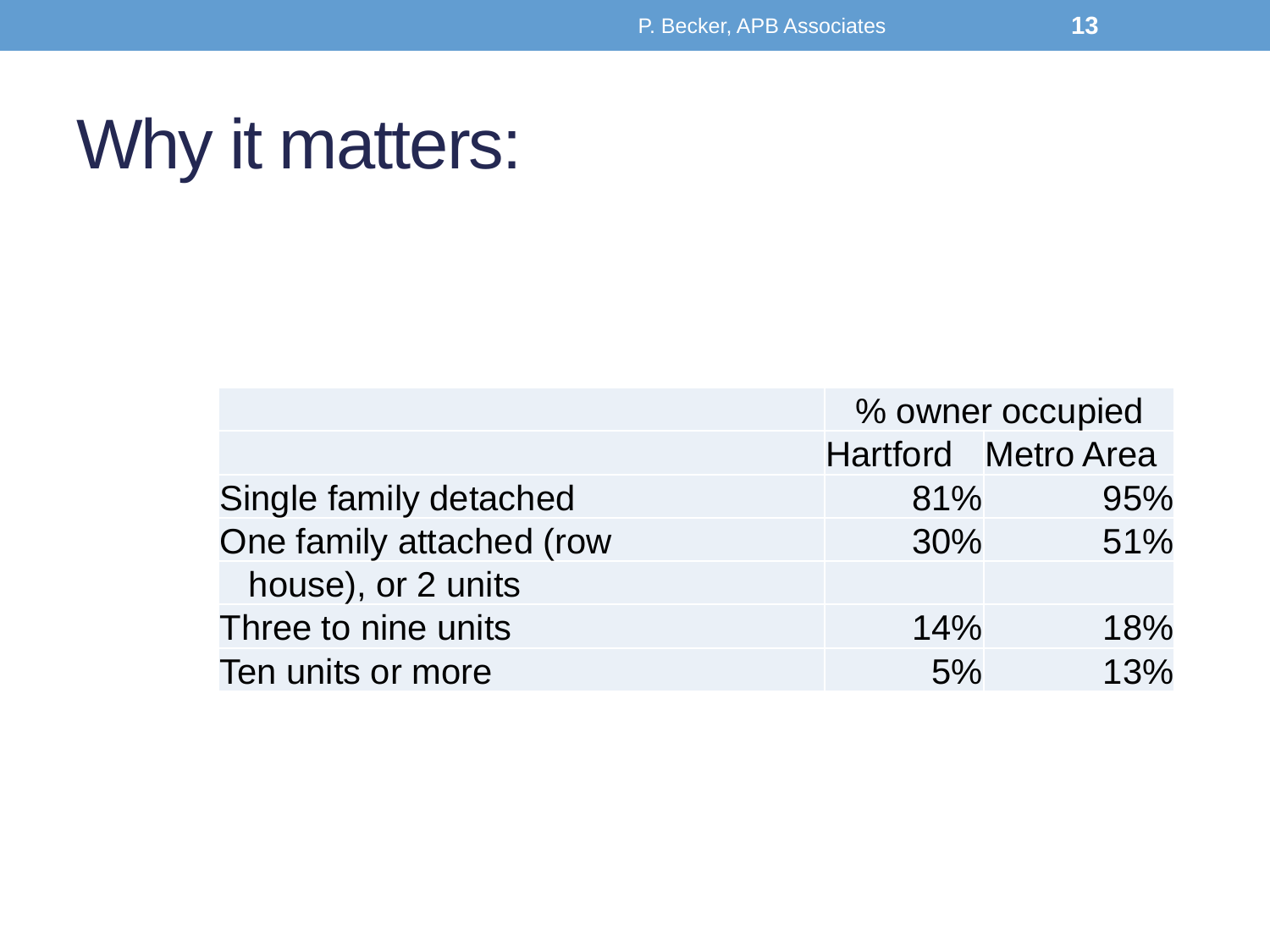### The ACS value tabulation:

|                        | <b>Hartford</b> | <b>Metro Area</b> |
|------------------------|-----------------|-------------------|
|                        |                 |                   |
| Less than \$100,000    | 14%             | 4%                |
| \$100,000 to \$149,999 | 15              |                   |
| \$150,000 to \$199,999 | 33              | 18                |
| \$200,000 to \$299,999 | 24              | 36                |
| \$300,000 or more      | 14              | 35                |
| Total                  | 100%            | 100%              |
| Mean (average) value   | \$213,000       | \$286,000         |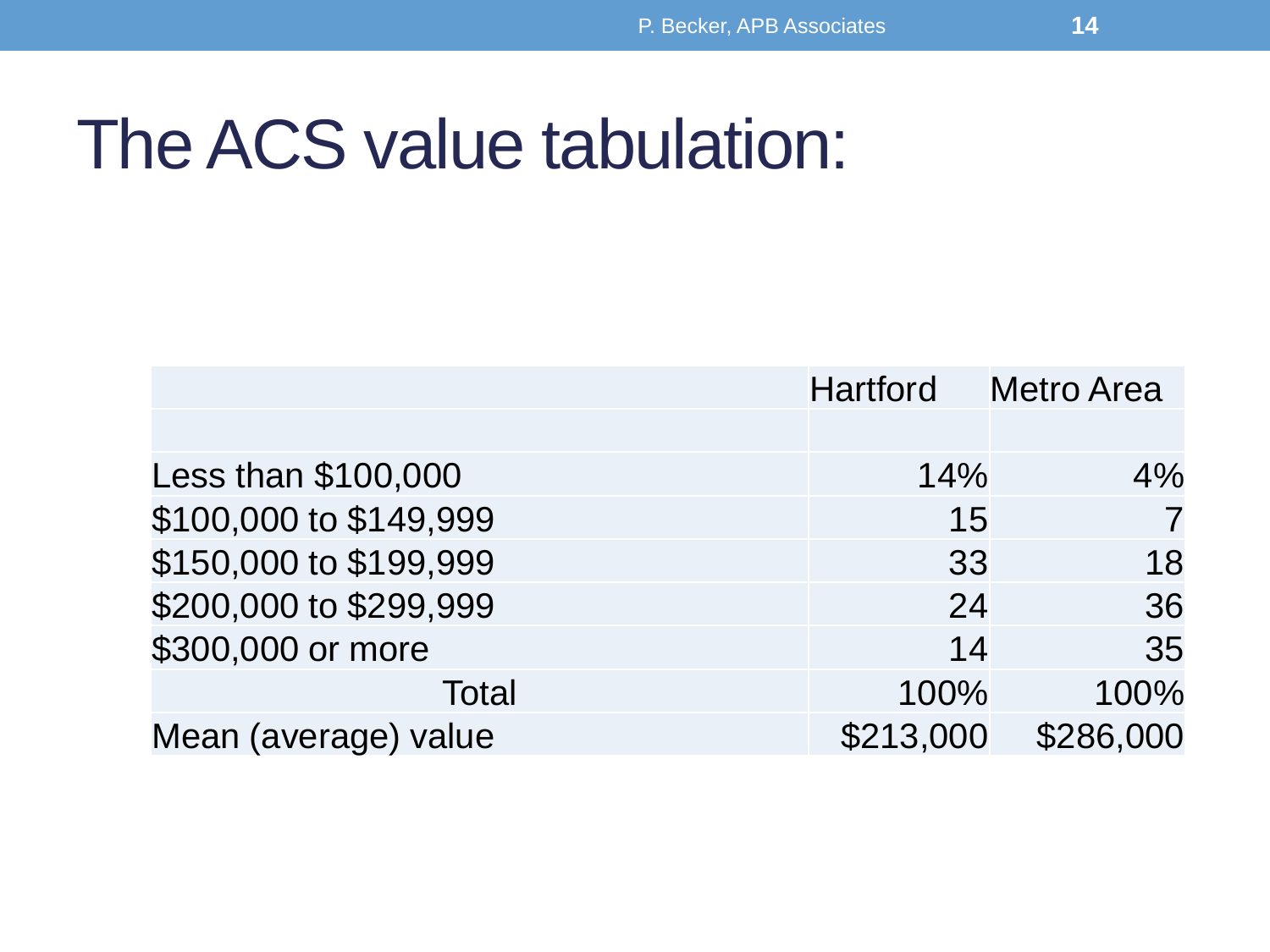### The Hartford Assessor's value tabulation:

| <b>Appraised Value by Structure Type</b> |                        |                |  |  |
|------------------------------------------|------------------------|----------------|--|--|
|                                          |                        |                |  |  |
| <b>Type of Structure</b>                 | Mean                   | Number of      |  |  |
|                                          | <b>Appraised Value</b> | <b>Parcels</b> |  |  |
| Single family                            | \$156,800              | 7,176          |  |  |
| Two family                               | \$176,100              | 3,087          |  |  |
| Three family                             | \$171,700              | 3,249          |  |  |
| Four family                              | \$200,200              | 160            |  |  |
| Condominium                              | \$80,522               | 3,102          |  |  |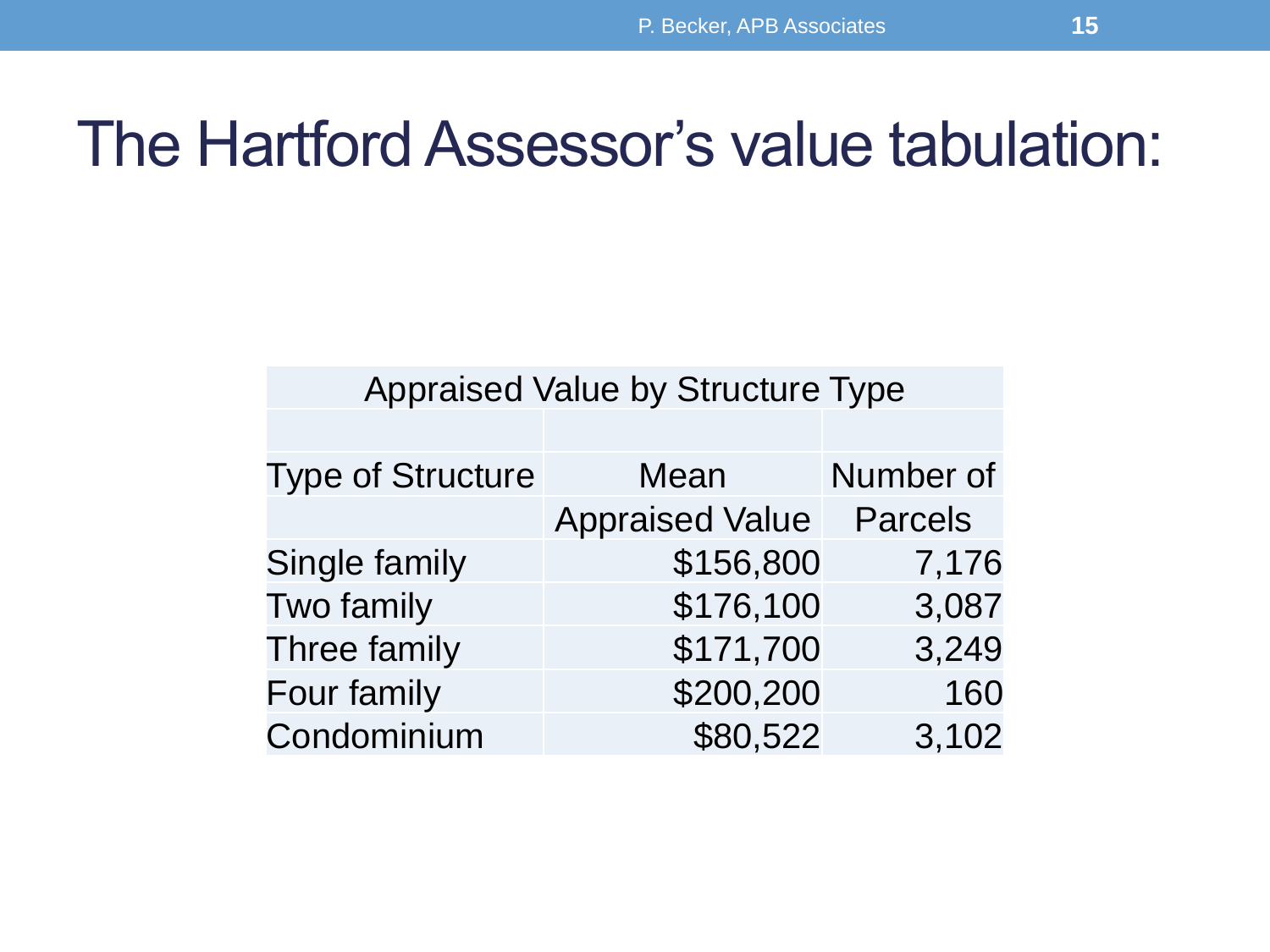### Tables requiring 5-year data:

- Country of origin for the Hispanic population
- Largest reported ancestry groups: 6 shown, Jamaican was largest. Puerto Rico doesn't count here.
- One-year in-migration patterns from the special tab. PR identified separately from "abroad."
- Looked at 5-year for labor force status of population age 16-19; was only 1 percentage point different so didn't use it.